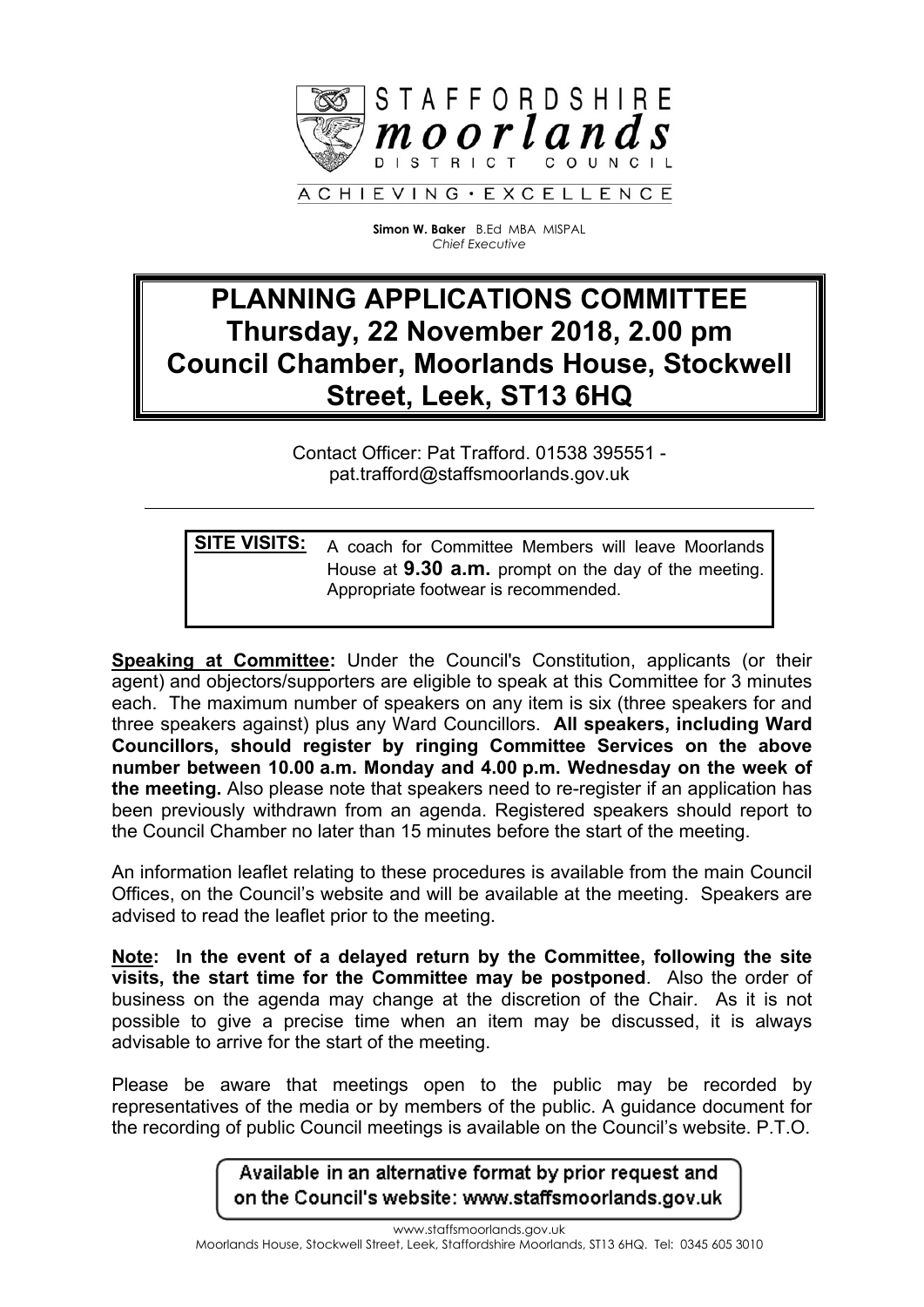## **A G E N D A (Continued)**

- 1. Chair's announcements
	- a) Webcasting;
	- b) Introductions of Members and Officers;
	- c) Other announcements.
- 2. Apologies for absence, if any.
- 3. Minutes of the previous meeting **(Pages 5 - 10)**
	- (a) To approve as a correct record the Public Minutes of the Planning Applications Committee held on 25<sup>th</sup> October 2018
	- (b) Reports on matters arising, if any.
- 4. Urgent items, if any.
- 5. Declarations of Interest

i. Disclosable Pecuniary Interests; ii. Other Interests; iii. Lobbying Interests.

- 6. To consider confirmation of Tree Preservation Order No. SM.307 at 10 Curzon Rise, Leek **(Pages 11 - 26)**
- 7. SMD/2017/0722 Land At Blythe Park, Sandon Road, Cresswell **(Pages 27 - 58)**
- 8. SMD/2017/0434 Land off Thorncliffe Road, Leek **(Pages 59 - 76)**
- 9. SMD/2018/0174 Land at Cheddleton Park Avenue, Cheddleton **(Pages 77 - 86)**
- 10. SMD/2018/0522 Land Adjacent to 2 Hillside Avenue, Endon **(Pages 87 - 100)**
- 11. SMD/2018/0455 Briar Clough, Clay Lake, Endon **(Pages 101 - 130)**